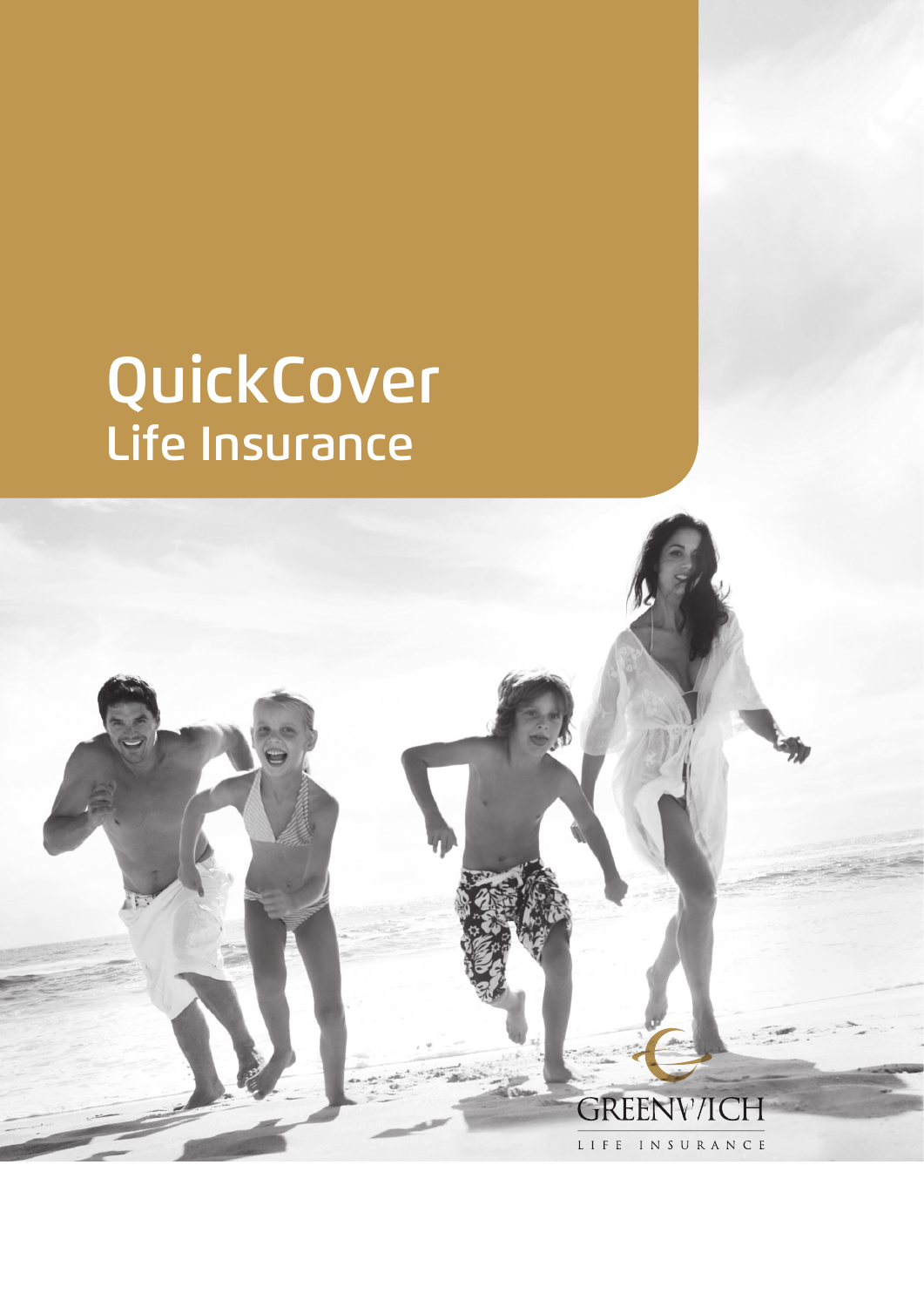## If you have financial commitments and people who depend on you, life insurance is essential.

Unfortunately, life insurance can be difficult to arrange and expensive – particularly if you have any health problems or if you don't quite fit the mold when it comes to height and weight.

QuickCover makes organising life insurance very easy because acceptance

is guaranteed – with no medical or lifestyle questions asked:

- It provides straight forward cover without any fancy and expensive frills.
- No special loadings will be applied for any health problems you already have
	- everyone pays standard premiums.
- After your policy has been in place for 3 years even existing medical conditions\* will be covered.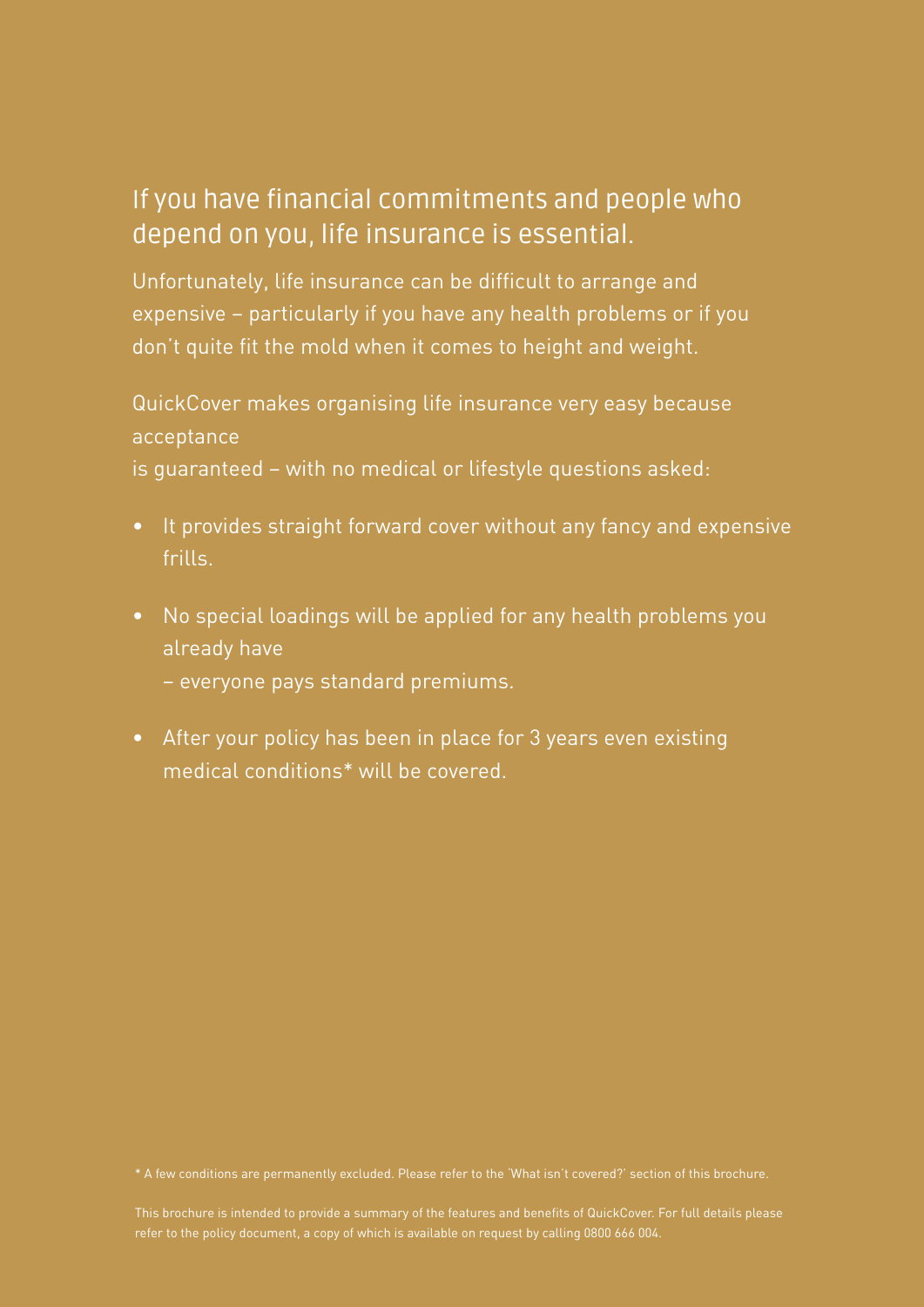

#### Simple cover

QuickCover is a straight forward life insurance policy that pays out a lump sum on your death or if you are diagnosed with a terminal illness (a condition that is expected to cause death within 12 months). There are no expensive frills – just simple cover that's easy to arrange.

#### Guaranteed acceptance

Anyone aged 21 to 60 can enrol in QuickCover. Acceptance is guaranteed regardless of your medical history and any medical conditions\* you already have will be covered after the initial three year period. Once your policy is in place cover can continue until you reach age 65.

\* A few conditions are permanently excluded. Please refer to 'What isn't covered?'

#### Two-step cover

Because your acceptance is guaranteed, cover is provided in two stages:

1. For the first three years you are not covered for any conditions you already have but you are covered for accidents and any new conditions that may develop during this time.

2. After three years you are covered for new and existing conditions, although a few situations are permanently excluded – these are detailed under 'What isn't covered?'

This two-step approach means cover can be provided to everyone without having to ask any medical or lifestyle questions.

## Up to \$200,000 cover

You choose the amount of cover you want, from \$50,000 to \$200,000 (or any amount in between), subject to a minimum premium of \$10 per month. The premium you pay is based on your age, your gender and whether or not you smoke.

Premiums increase each year in line with your age but if you would prefer not to pay more, when the time comes you'll be given the option to freeze your premiums instead. This means you will continue to pay the same amount but your cover will reduce each year.

For a quote or to apply, call us on: 0800 666 004 or go to www.lifeinsuranceservices.co.nz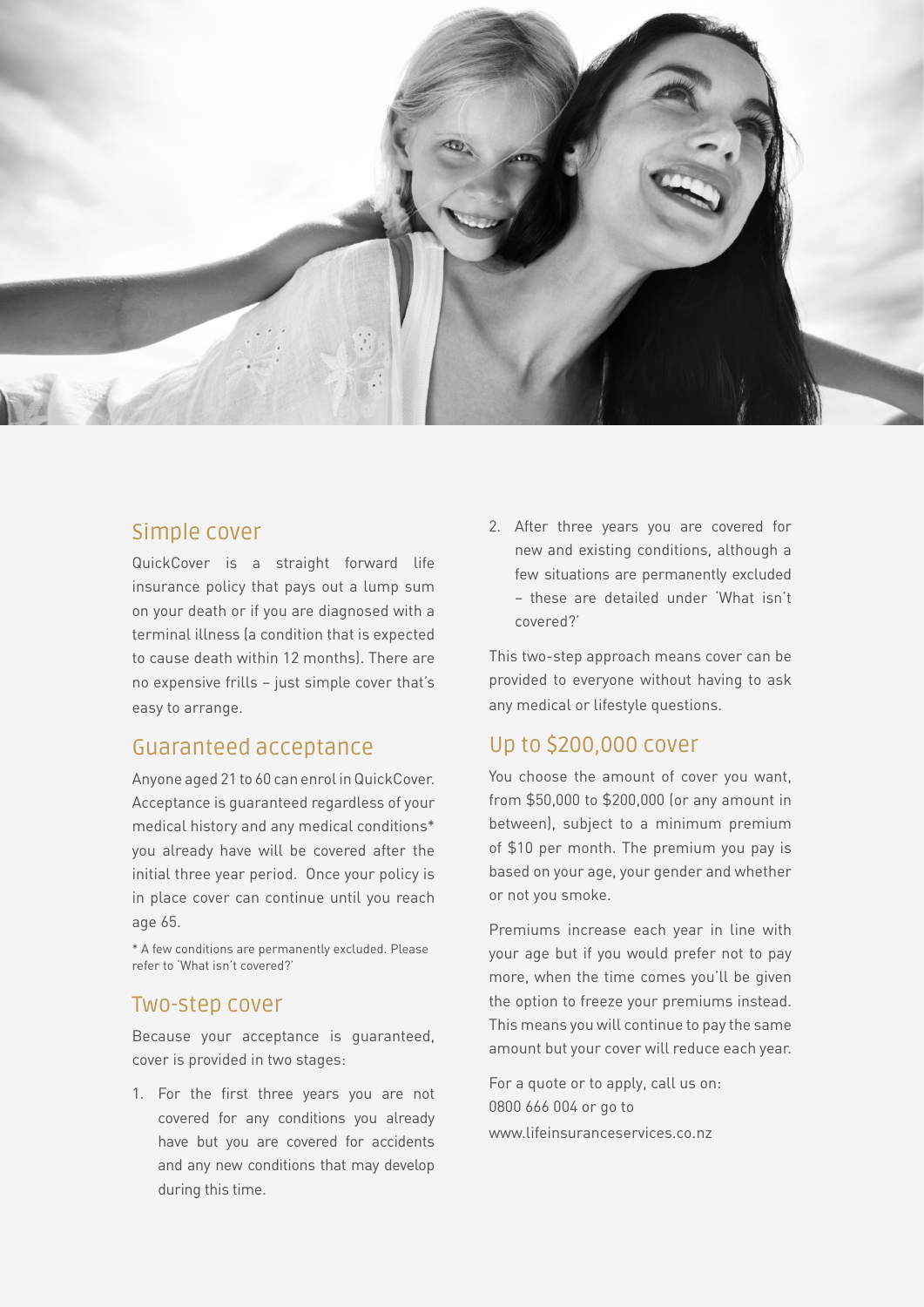

#### What isn't covered?

The only events not covered are death or terminal illness caused by:

- an existing injury, illness or degenerative condition, suicide or intentional self harm occurring in the first three years
- HIV, AIDS or any related condition
- The use of alcohol or non-prescribed drugs
- War or warlike operations

These exclusions are detailed in full in the policy document, a copy of which is available on request by calling 0800 666 004.

#### Who the money is paid to

The proceeds of your policy will be paid to your estate to be distributed according to your Will or by your executors. You can assign ownership of the policy to someone else if you wish and any money will be paid directly to them however, if you enrol by telephone or online, this can only be done after the policy has been issued.

#### From age 65

Life insurance can get pretty expensive once you reach your 60's and many people don't require as much cover once the family is

grown. Recognising this, you'll be given the option to switch to a Funeral Plan policy at age 65, or at any earlier time provided your policy is at least 3 years old, with preferential terms for existing policyholders.

For more information about the Greenwich Funeral Plan, have a look online at: www.greenwichlife.co.nz

#### Apply now – it's easy

To secure your QuickCover policy complete the application form and return it to Greenwich at PO Box 1232 Auckland City 1140. Or you can call us on 0800 666 004 or go to www.lifeinsuranceservices.co.nz

However you choose to enrol it's a very simple process because acceptance is guaranteed for anyone aged 21 to 60.

## Money back guarantee

Your cover starts as soon as your completed application is received and you'll be sent a policy document within a few days. If you then decide the cover isn't exactly what you want, you can cancel the policy within the first 30 days and any premiums paid will be refunded in full.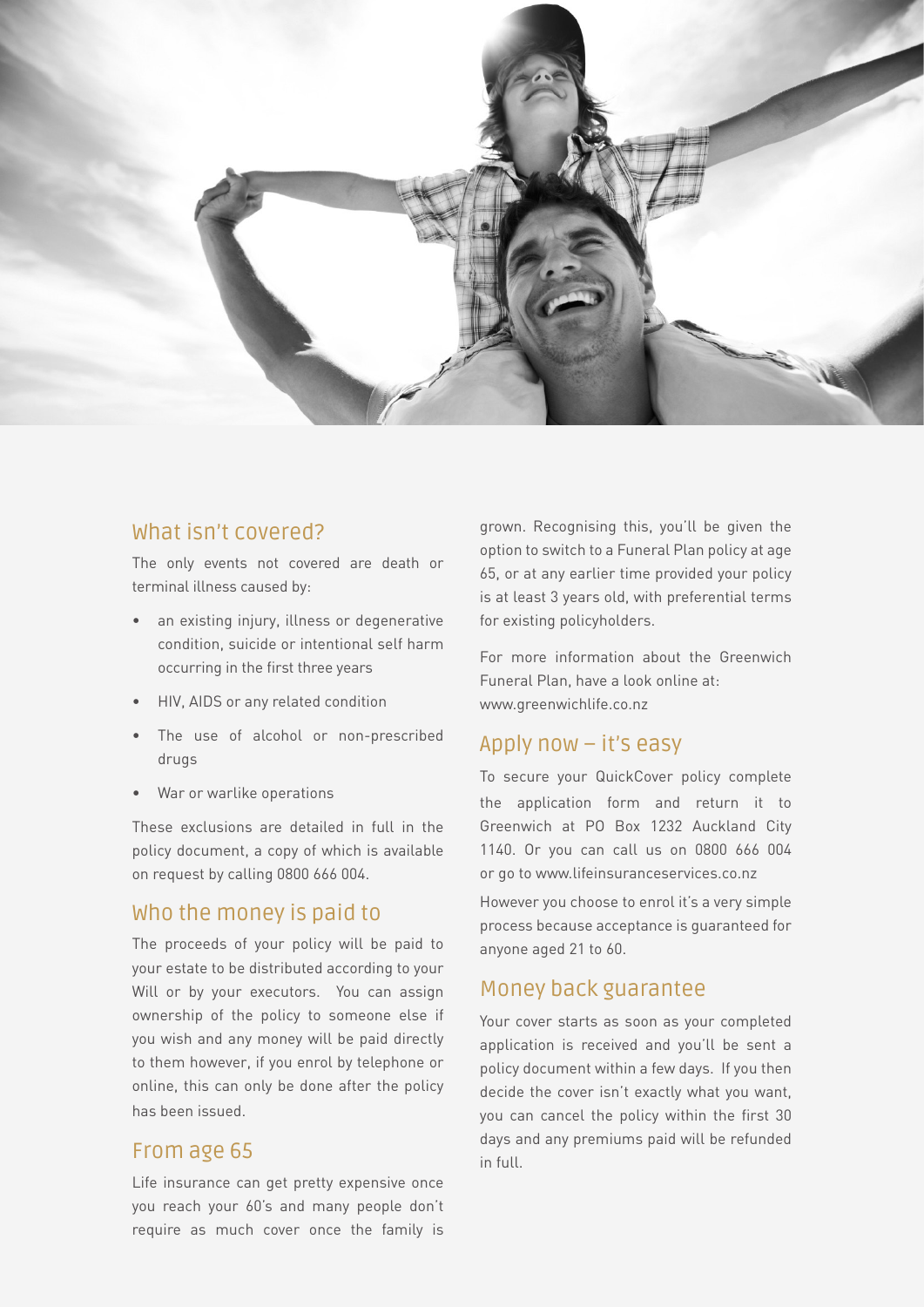## **Greenwich**

Greenwich is a business division of DPL Insurance Ltd.

DPL Insurance Limited is a licensed insurer under the Insurance (Prudential Supervision) Act 2010. For more information, and details on our Financial Strength Rating and Solvency Calculation, please visit www.dplinsurance.co.nz

## **Contact Us**

PO Box 1232 Auckland City 1140 **T:** 0800 666 004 **E:** info@lifeinsuranceservices.co.nz **www.**lifeinsuranceservices.co.nz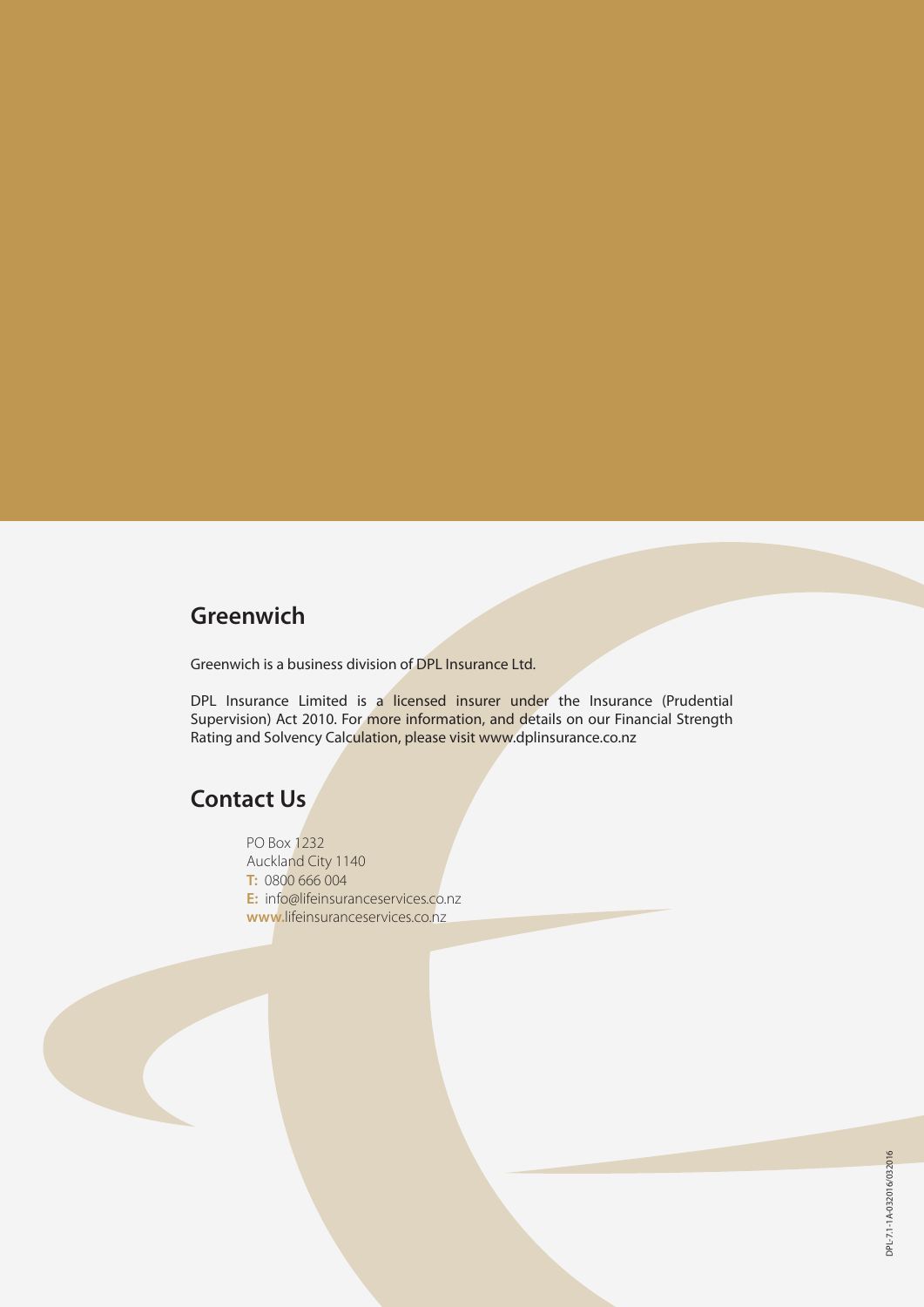

**Advisor** 

PO Box 1232 Auckland City 1140 **T:** 0800 666 004 **E:** info@greenwichlife.co.nz **www.**lifeinsuranceservices.co.nz

## QuickCover Application Form

#### **1.1 Details of First Person to be Insured**

| Female                                                                                                         | Have you smoked tobacco in the last 12 months: $($ $)$ Yes $($ $)$ No |  |  |  |
|----------------------------------------------------------------------------------------------------------------|-----------------------------------------------------------------------|--|--|--|
|                                                                                                                |                                                                       |  |  |  |
|                                                                                                                |                                                                       |  |  |  |
| <b>Cover and Payment Options</b> Cover amount: ( )\$50,000 ( )\$100,000 ( )\$125,000 ( )\$150,000 ( )\$200,000 |                                                                       |  |  |  |
| Payment frequency: ( )Fortnightly ( )Monthly ( )Quarterly ( )Yearly                                            |                                                                       |  |  |  |
| Payment type: ( )Visa ( )Mastercard ( )Direct Debit (complete authority form)                                  |                                                                       |  |  |  |
|                                                                                                                |                                                                       |  |  |  |

#### **1.2 Policy Owner**

| $\cdots$ $\cdots$ $\cdots$ $\cdots$ $\cdots$ |  |  |  |
|----------------------------------------------|--|--|--|
|                                              |  |  |  |
|                                              |  |  |  |
|                                              |  |  |  |
|                                              |  |  |  |

#### **3. Your Declaration and Privacy Act 1993 Acknowledgements**

#### I acknowledge that:

Personal information concerning me provided to Greenwich, a business division of DPL Insurance Limited and related or associated companies and my advisor/agent, whether contained in an application or otherwise obtained is provided and may be held, used and disclosed by DPL Insurance Limited and my advisor/agent:

- To enable any application I may make or any policy I hold with DPL Insurance Limited, or any other insurance office to be processed, underwritten, reinsured and/or accepted;
- To enable any policy held with DPL Insurance Limited to be serviced and maintained and to enable any claim I make against such a policy to be processed;
- To enable DPL Insurance Limited and its authorised advisors/agents to provide me or have provided to me advice and information concerning life insurance or other products and services;
- The personal information provided in this application is collected by and will be held by DPL Insurance Limited (address at the top of the application form) and my advisor/agent (whose name and contact details are below);
- I have the right under the Privacy Act 1993 to request access to and request correction of any personal information held by DPL

Insurance Limited and my advisor/agent concerning me. I understand that:

- This application will form part of the contract for an insurance policy.
- If I fail to provide any information requested in this application, DPL Insurance Limited may be unable to fairly assess and/or accept this application, and any policy subsequently issued may be cancelled or avoided, premiums forfeited and benefits paid will have to be refunded.
- DPL Insurance Limited may either cancel the insurance contract and/or forfeit premiums and reclaim paid and/or forfeit premiums and reclaim benefits paid and/or reduce insurance benefits if any information provided in this application is not true and complete.

#### I declare that:

- All the answers in this application are true and complete.
- I have told DPL Insurance Limited about every matter that I know (or could reasonably be expected to know) that may affect the decision to accept the risk and terms of the insurance applied for.
- I do not currently reside in a hospital or long-term care facility. I agree to accept the terms and conditions and exceptions specified in the Policy.
- I accept the full disclosure of terms, conditions, exclusions and definitions will be forwarded to me in due course.